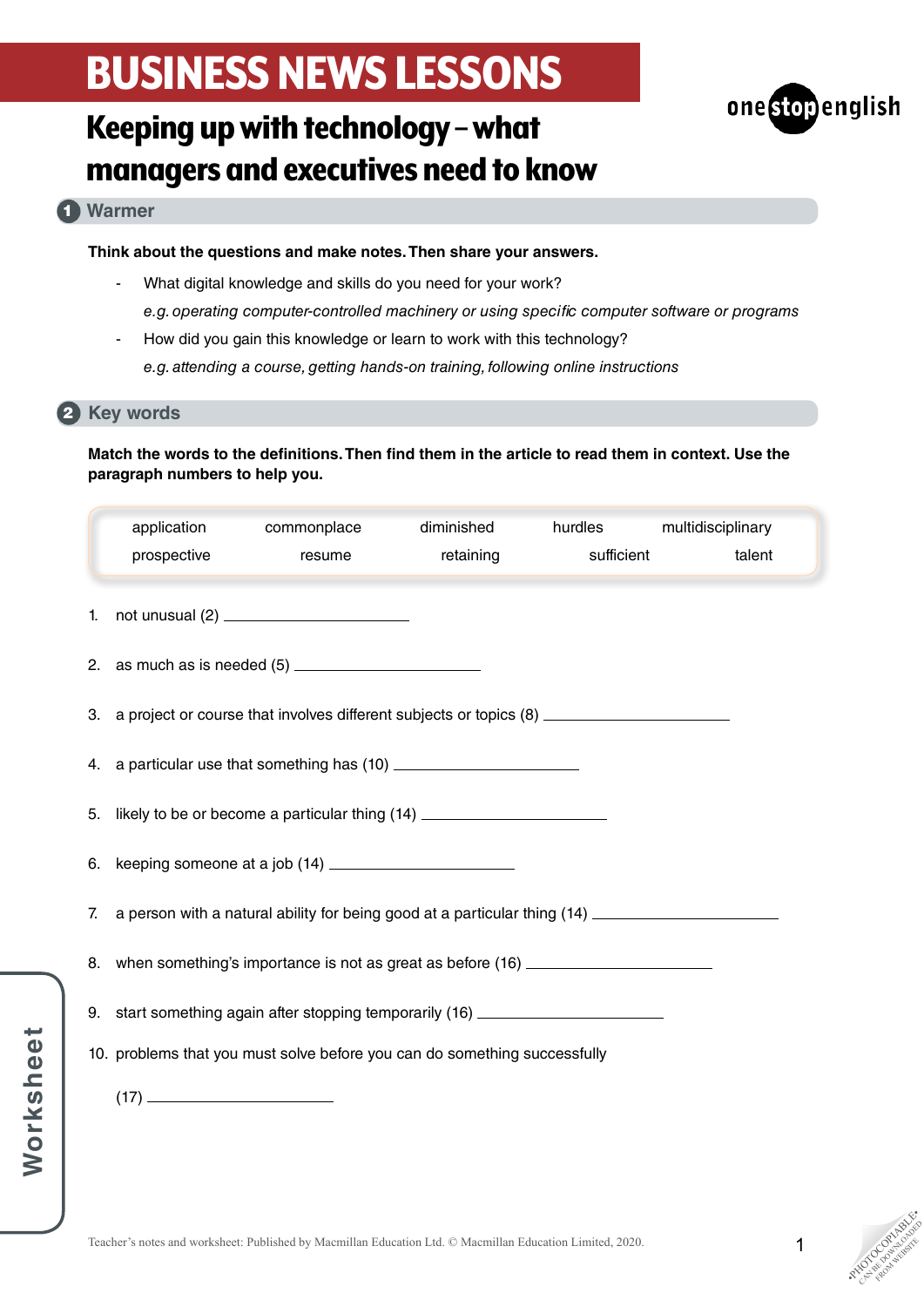

## Coronavirus sharpens executive education focus on digital skills

The pandemic is accelerating growth of programmes and online teaching

### **BY JONATHAN MOULES**

- The creators of executive education courses always 1 try to make their offerings relevant to current business needs. The coronavirus crisis has sparked a wave of new programmes focusing on leadership in a crisis, for example.
- 2 But even before the pandemic, there was another strong trend: the teaching of digital knowledge and skills around subjects such as artificial intelligence and cyber security. Now, as the world has gone into lockdown to tackle Covid-19 and working online from home is commonplace, an understanding of the digital world has become still more important. Meanwhile, schools are also rethinking how to develop and expand remote tuition.
- 3 Imperial College Business School is prominent among those embracing the trend. One example is a Cybersecurity for Executives programme that teaches participants how they can implement better safeguards for IT networks, ways to protect against and handle cyber attacks, and the threats to businesses if they do suffer such an event.
- Teaching takes place over two days, with lectures 4 about basic technical aspects before participants are able to ask questions. For those who want to go into greater depth, course tutors provide supplementary materials online and use Imperial's name to attract guest speakers. These recently included Robert Hannigan, the former director of the Government Communications Headquarters (GCHQ), the UK's signals intelligence and cryptography agency.
- "People have an awareness of technology, but the 5 depth of their knowledge is often not sufficient to make decisions as senior executives," says Deeph Chana, co-director of Imperial's Institute for Security Science & Technology.
- "The idea of this course is to give people a few more 6 layers of depth about decisions, and what concerns they should have about cyber security in their organisation."
- Imperial also runs courses in artificial intelligence 7 and the evolution of financial technology start-ups, or fintechs, both of which have proved popular, according to Prof Chana. He says Imperial's brand as a school built on engineering and the sciences — helps in a competitive market. "Our unique selling point at Imperial is to be able to offer that technical insight," he adds.
- 8 In Barcelona, Iese Business School this year launched a three-day course combining teaching on artificial Intelligence with its Future of Management Initiative, a multidisciplinary project that will look at how AI affects leadership. The focus is on ethics, with tutors designing their teaching to prepare executives to put Al to use in their companies in a socially responsible way.
- The school draws on its teaching of AI across 9 a range of business degree programmes, says course tutor Sampsa Samila, assistant professor of strategic management.
- "We start with the basics of AI, explaining neural 10 networks and basic teaching about computers, before moving on to simplified structures for application of the technology and how you can consider algorithms as a tool for business," Samila says. "We might talk about what you need to create a voice-activated assistant like the Amazon Echo's Alexa or some of the technology in self-driving cars."
- 11 The market for the course is broad, says Samila, but is mainly executives in middle or senior management roles.
- "What we are trying to do is to get them to think about 12 the business models created by this new technology," he says. "These managers will have to learn new skills, which is not just about knowing what AI is but what are the competitive impacts on their business."
- 13 Tutors everywhere are now having to think about how they teach online, at least in the short term.

*Continued on next page*



**PHOTOGRAPHICATE** CAN BE DOWNLOAD FROM WEBSITE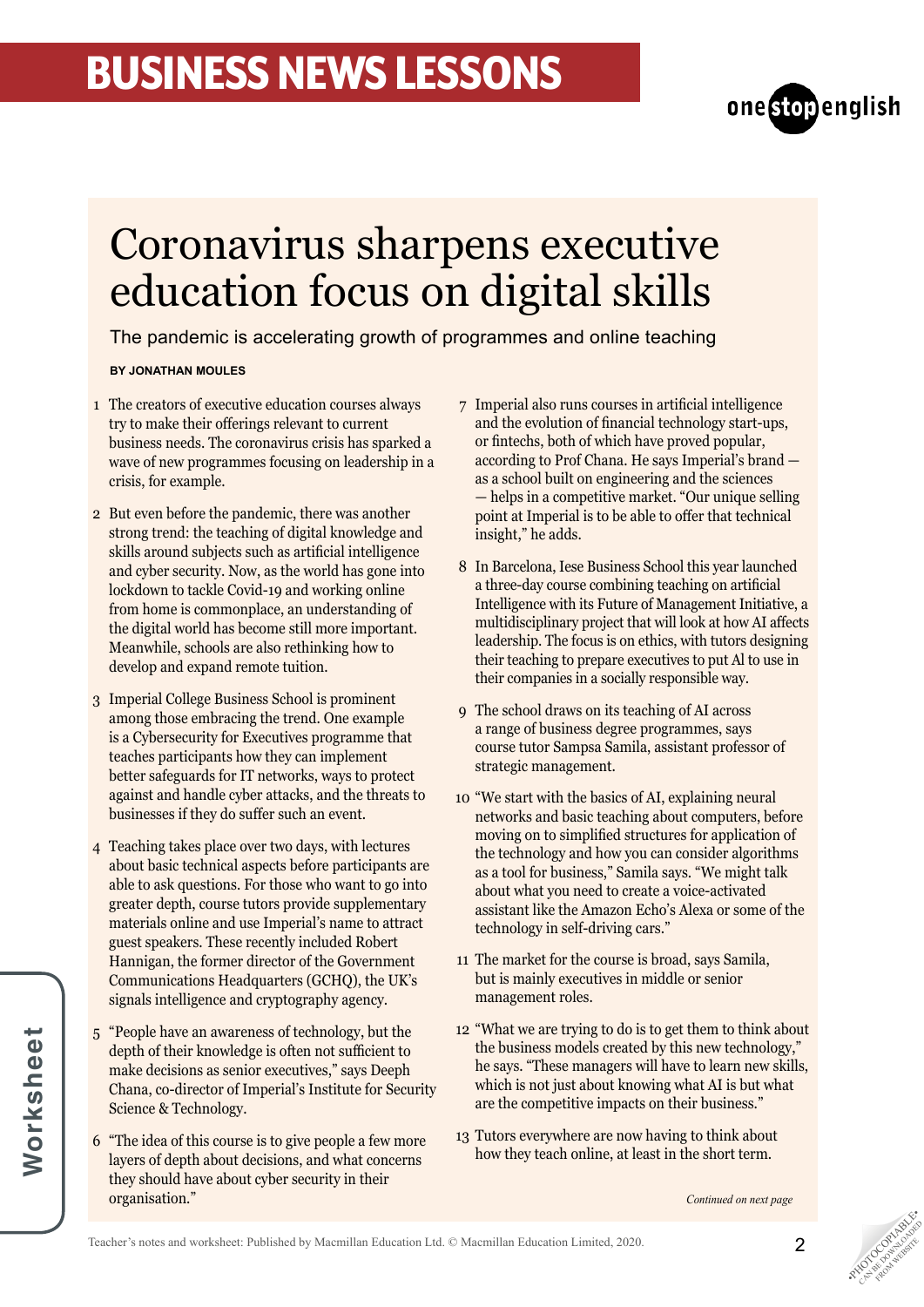

For courses already focused on tech, the hope is that such distance learning will be a good fit with target audiences.

- A 2018 study of managers by the Trium Executive 14 MBA found that two-thirds of prospective learners on executive education courses wanted some online learning in the teaching offered, double the number five years earlier. The Trium survey revealed that the most common challenge for executives is dealing with change, particularly in technology. Attracting and retaining the right talent and skills for organisations was a concern, as was the way technology, especially AI, may replace human workers.
- Schools are starting to rethink their digital courses to 15 adjust for this new world. "It's not easy for anyone,

but necessity is the mother of invention. And we are inventing very quickly," says Ron Duerksen, executive director of executive education at HEC Paris.

- "Even after the global coronavirus crisis is hopefully 16 diminished and classes can resume in person, we will have transformed our way of thinking about teaching online.
- "Staff, professors and students will most likely be 17 much more willing and open to blended and online formats as a result of this. Once you get over the fear and hurdles of delivering online, you also see the many benefits."



Jonathan Moules, 10 May 2020. © The Financial Times. All rights reserved. Articles republished from the Financial Times.

## **Understanding the article** 3

**Read the article and decide if the statements are true or false according to the information given. Correct the false statements.**

- 1. Before the Covid-19 crisis there was very little interest in learning about artificial intelligence and cyber security.
- 2. Imperial College Business School's Cybersecurity for Executives programme is held completely online.
- 3. The course for senior executives is popular because while they may have some digital knowledge, they often don't have enough to be able to make informed decisions.
- 4. Iese Business School's course on artificial intelligence and leadership helps prepare executives to make good ethical decisions concerning the use of AI in their company.
- 5. The course helps executives develop new business models using the digital skills they already have.
- 6. Now, more than half of managers who plan to take a course want to do some of it online.
- 7. One of the most common issues managers and executives have to deal with is technological changes.
- 8. After the crisis, all business courses are likely to be delivered 100% online.

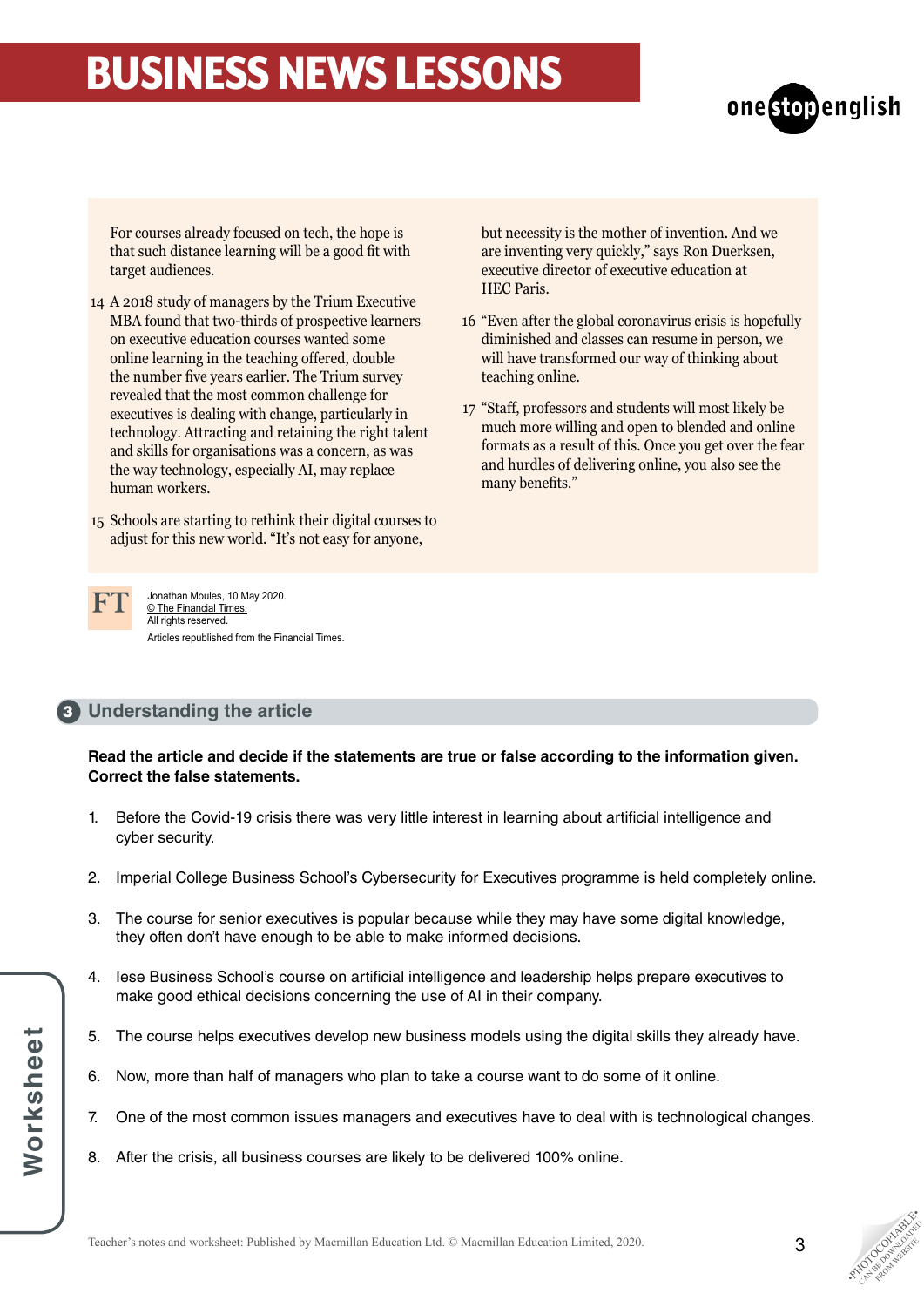

### **Business language – collocations** 4

- **a. Match the words to make collocations from the article.**
- 1. digital networks in the networks and the networks of the networks of the networks of the networks of the networks of the networks of the networks of the networks of the networks of the networks of the networks of the ne 2. artificial tuition
- 3. cyber materials
- 4. remote insight
- 5. IT security Security
- 6. supplementary learners
- 7. technical knowledge
- 8. prospective intelligence \_\_\_
- **b. Find the collocations in the article to check your answers.**
- **c. Write T or L next to each pair to show whether each of the word pairs is more connected with technology (T) or with learning (L).**
- **d. With a partner, take turns explaining what each word pair means.**

### **Business language – Multi-word phrases** 5

**Worksheet**

Worksheet

- **a. Find 3-word phrases in the article matching these definitions.**
- 1. A 3-word phrase in paragraph 3 that means to accept a change or development which produces a particular result.
- 2. A 3-word phrase in paragraph 7 that means the thing which makes a product or service special or different from others.
- **b. Use the 3-word phrases to complete these sentences.**

.

- 1. The company showed that they were by ordering electric cars for their salespeople.
- 2. Our <u>entill contained a pair of our shows</u>, we give a pair to a child in need.
- 3. We promise to deliver any time of the day or night within 20 minutes that's our
- 4. We are **contract to the sum of the system of the vegan dishes on our menu.**

**PHOTOGRAPHICATE** CAN BE DOWNLOAD FROM WEBSITE